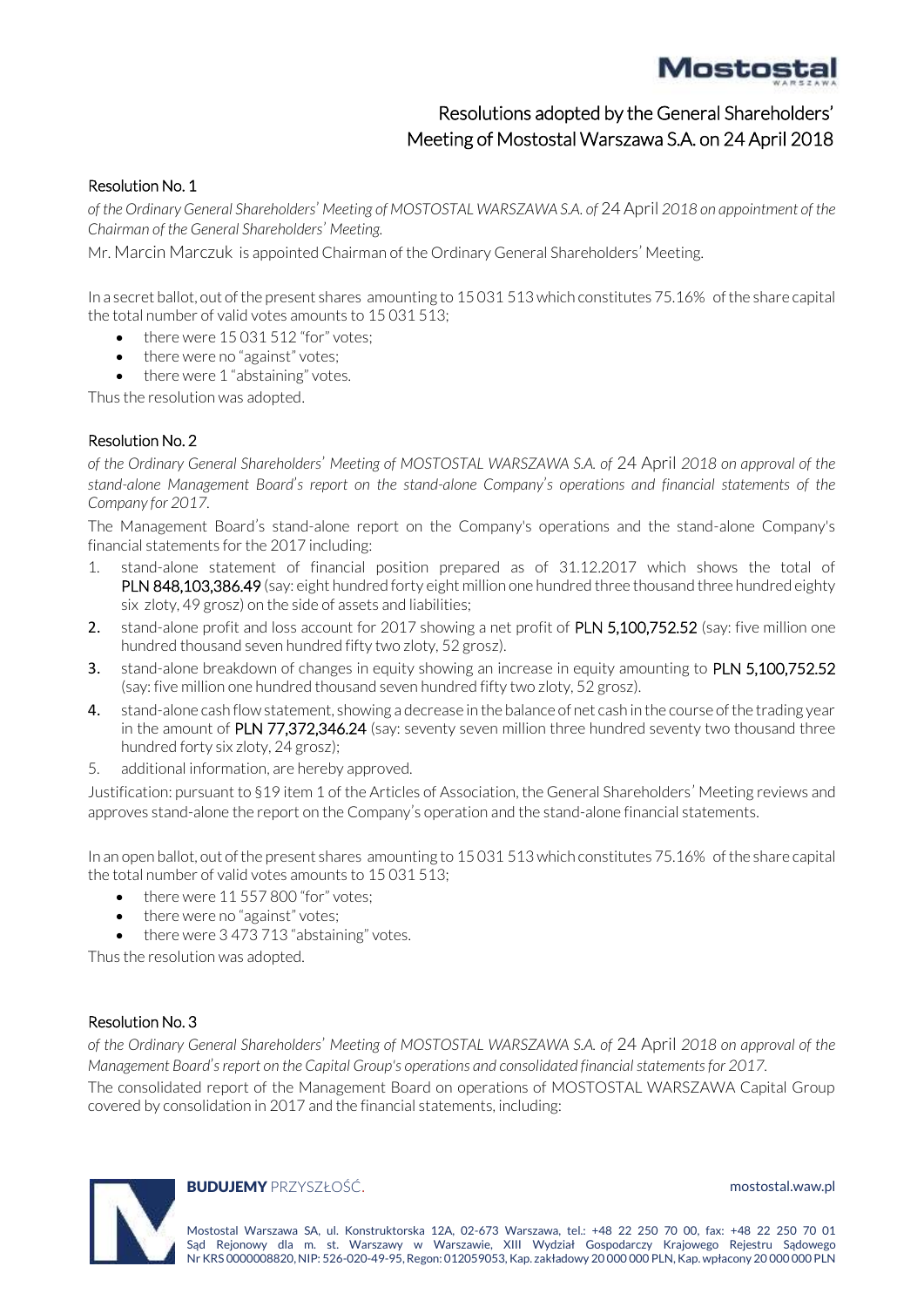

- 1. consolidated statement of financial position prepared as of 31.12.2017 which shows the total of PLN 991.634.867,16 (say: nine hundred ninety one million six hundred thirty four thousand eight hundred sixty seven zloty, 16 grosz) on the side of assets and liabilities;
- 2. consolidated profit and loss account for the trading year of 2017, which shows the net loss due to the Dominant Entity and non-controlling shareholders in the amount of PLN 4,998,321.29 (say: four million nine hundred ninety eight thousand three hundred twenty one zloty, 29 grosz );
- 3. breakdown of changes in consolidated equity showing a total decrease in equity amounting to PLN 5,065,212.44. (say: five million sixty five thousand two hundred twelve zloty, 44 grosz).
- 4. consolidated cash flow statement, showing a decrease in the balance of net cash in the course of the trading year of 2017 in the amount of: PLN 119,354,053.28 (say: one hundred nineteen million three hundred fifty four thousand fifty three zloty, 28 grosz)
- 5. additional information, are hereby approved.

Justification: pursuant to §19 item 5 of the Company's Articles of Association, the General Shareholders' Meeting reviews and approves the consolidated report on operations and the consolidated financial statements of the Capital Group.

In an open ballot, out of the present shares amounting to 15 031 513 which constitutes 75.16% of the share capital the total number of valid votes amounts to 15 031 513;

- there were 11 557 800 "for" votes;
- there were no "against" votes;
- there were 3 473 713 "abstaining" votes.

Thus the resolution was adopted.

#### Resolution No. 4

*of the Ordinary General Shareholders*' *Meeting of MOSTOSTAL WARSZAWA S.A. of* 24 April *2018 on approval of the report on the Supervisory Board's Activities.*

The Supervisory Board's report on operation in 2017 is hereby approved (attachment 1).

Justification: pursuant to Par. 19.3) the General Shareholders' Meeting audits and approves the report of the Supervisory Board on operations.

In an open ballot, out of the present shares amounting to 15 031 513 which constitutes 75.16% of the share capital the total number of valid votes amounts to 15 031 513;

- there were 11 557 800 "for" votes:
- there were no "against" votes;
- there were 3 473 713 "abstaining" votes.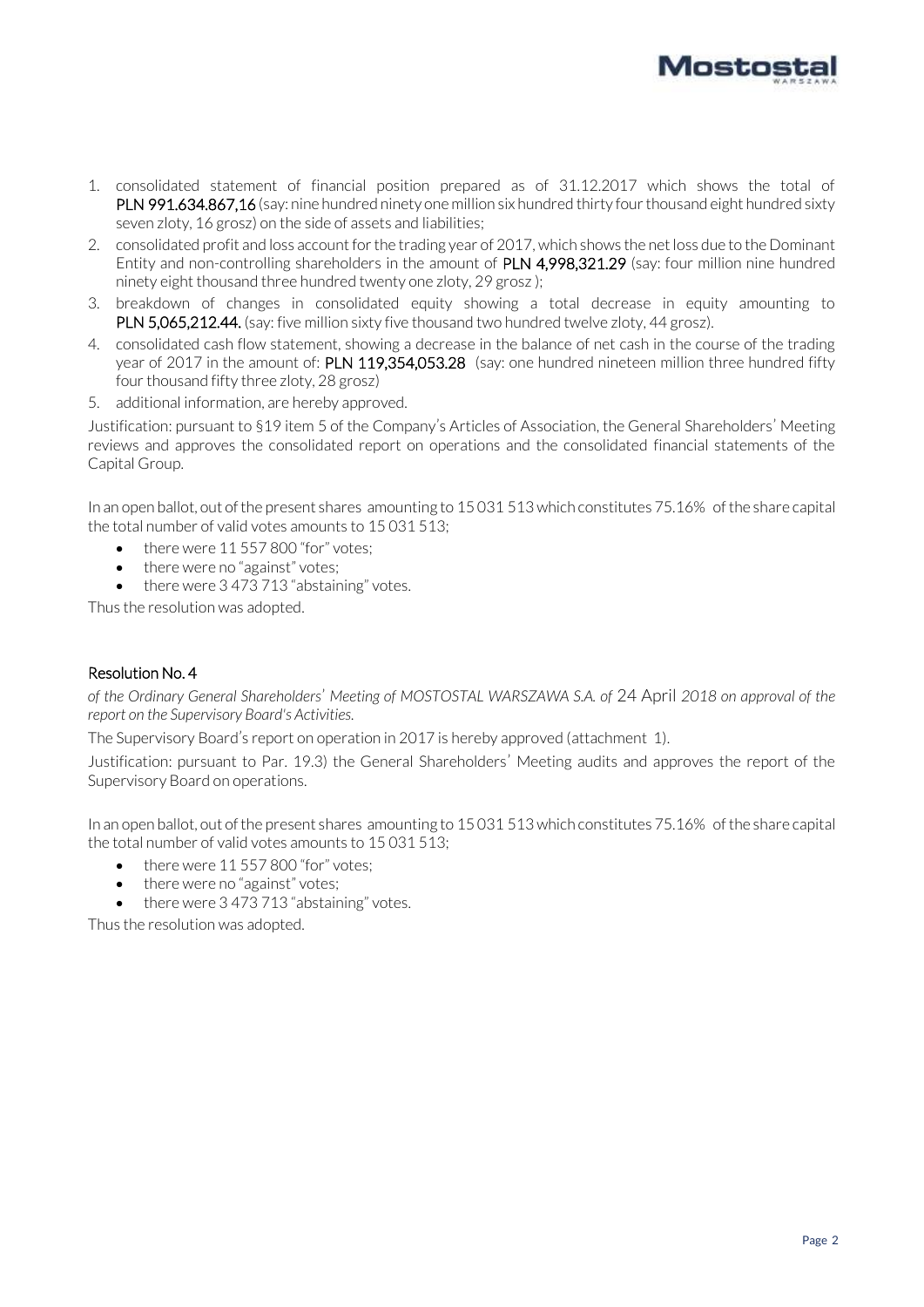

*of the Ordinary General Shareholders*' *Meeting of MOSTOSTAL WARSZAWA S.A. of* 24 April *2018 on approval of activities of the member of the Company*'*s Supervisory Board in 2017.*

Approval of the activities in 2017 is granted to Mr. Francisco Adalberto Claudio Vázquez.

Justification: pursuant to §19 item 4 of the Company's Articles of Association, the General Shareholders' Meeting approves the activities of the members of the Supervisory Board.

In a secret ballot, out of the present shares amounting to 15 031 513 which constitutes 75.16% of the share capital the total number of valid votes amounts to 15 031 513;

- there were 11 557 800 "for" votes;
- there were no "against" votes;
- there were 3 473 713 "abstaining" votes.

Thus the resolution was adopted.

#### Resolution No. 6

*of the Ordinary General Shareholders*' *Meeting of MOSTOSTAL WARSZAWA S.A. of* 24 April *2018 on approval of activities of the member of the Company*'*s Supervisory Board in 2017.*

Approval of the activities in 2017 is granted to Mr. Jose Manuel Terceiro Mateos.

Justification: pursuant to §19 item 4 of the Company's Articles of Association, the General Shareholders' Meeting approves the activities of the members of the Supervisory Board.

In a secret ballot, out of the present shares amounting to 15 031 513 which constitutes 75.16% of the share capital the total number of valid votes amounts to 15 031 513;

- there were 11 557 800 "for" votes;
- there were no "against" votes;
- there were 3 473 713 "abstaining" votes.

Thus the resolution was adopted.

#### Resolution No. 7

*of the Ordinary General Shareholders*' *Meeting of MOSTOSTAL WARSZAWA S.A. of* 24 April *2018 on approval of activities of the member of the Company*'*s Supervisory Board in 2017.*

Approval of activities in 2017 is granted to Mr. Neil Roxburgh Balfour.

Justification: pursuant to §19 item 4 of the Company's Articles of Association, the General Shareholders' Meeting approves the activities of the members of the Supervisory Board.

In a secret ballot, out of the present shares amounting to 15 031 513 which constitutes 75.16% of the share capital the total number of valid votes amounts to 15 031 513;

- $\bullet$  there were 11 557 800 "for" votes:
- there were no "against" votes:
- there were 3 473 713 "abstaining" votes.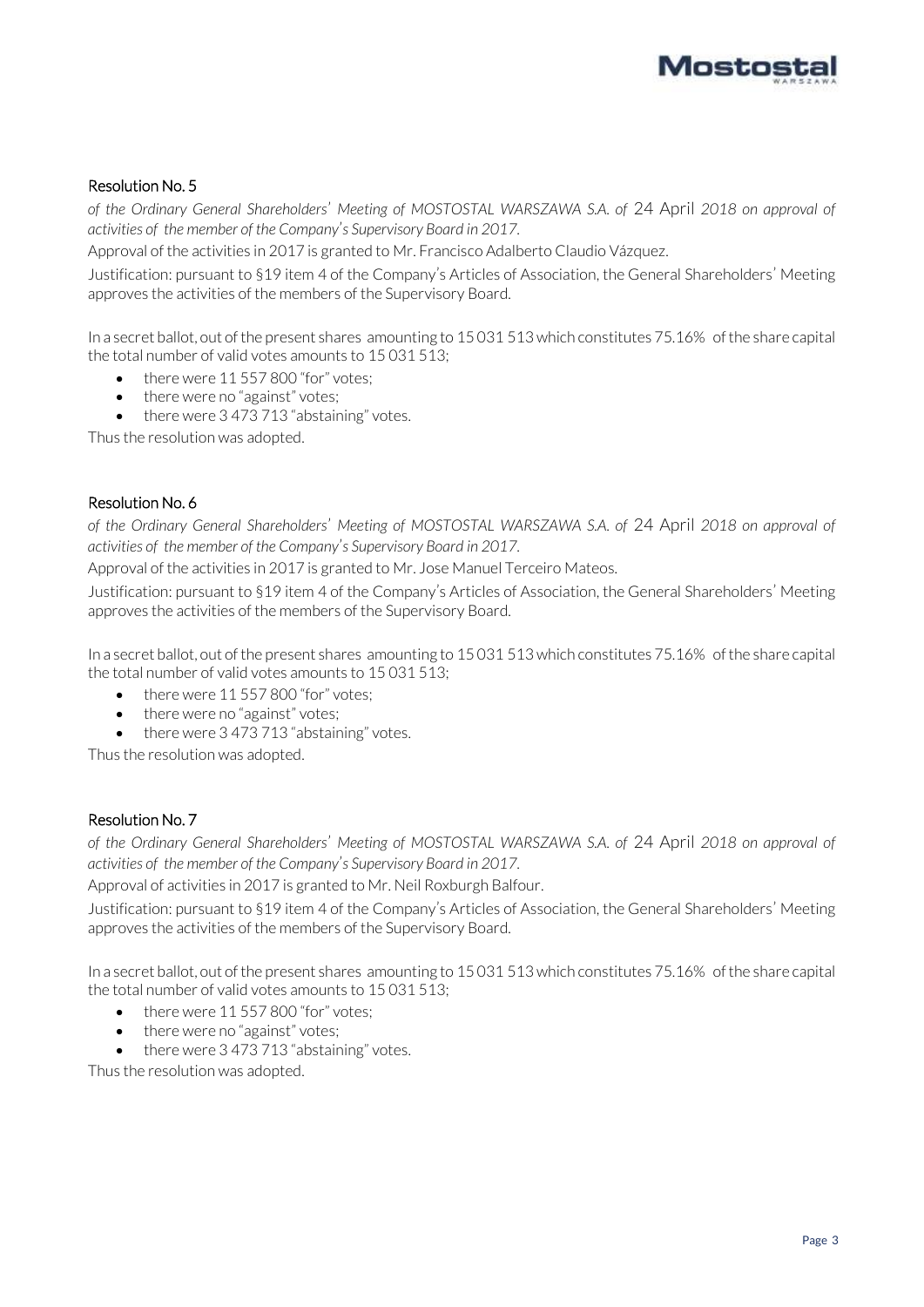

*of the Ordinary General Shareholders*' *Meeting of MOSTOSTAL WARSZAWA S.A. of* 24 April *2018 on approval of activities of the member of the Company*'*s Supervisory Board in 2017.*

Approval of activities in 2017 in period 01.01.2017 - 12.10.2017 is granted to Mr. Raimundo Fernandez-Cuesta Laborde.

Justification: pursuant to §19 item 4 of the Company's Articles of Association, the General Shareholders' Meeting approves the activities of the members of the Supervisory Board.

In a secret ballot, out of the present shares amounting to 15 031 513 which constitutes 75.16% of the share capital the total number of valid votes amounts to 15 031 513;

- there were 11 557 800 "for" votes;
- there were no "against" votes;
- there were 3 473 713 "abstaining" votes.

Thus the resolution was adopted.

#### Resolution No. 9

*of the Ordinary General Shareholders*' *Meeting of MOSTOSTAL WARSZAWA S.A. of* 24 April *2018 on approval of activities of the member of the Company*'*s Supervisory Board in 2017.*

Approval of activities in 2017 in period 01.01.2017 - 30.10.2017 is granted to Mr. Arturo Cortes de la Cruz.

In a secret ballot, out of the present shares amounting to 15 031 513 which constitutes 75.16% of the share capital the total number of valid votes amounts to 15 031 513;

- $\bullet$  there were 11 557 800 "for" votes:
- there were no "against" votes;
- there were 3 473 713 "abstaining" votes.

Thus the resolution was adopted.

#### Resolution No. 10

.

*of the Ordinary General Shareholders*' *Meeting of MOSTOSTAL WARSZAWA S.A. of* 24 April *2018 on approval of activities of the member of the Company*'*s Supervisory Board in 2017.* Approval of activities in 2017 is granted to Mr. Ernest Podgórski.

In a secret ballot, out of the present shares amounting to 15 031 513 which constitutes 75.16% of the share capital

- the total number of valid votes amounts to 15 031 513;
	- $\bullet$  there were 15 031 513 "for" votes:
	- there were no "against" votes;
	- there were no "abstaining" votes.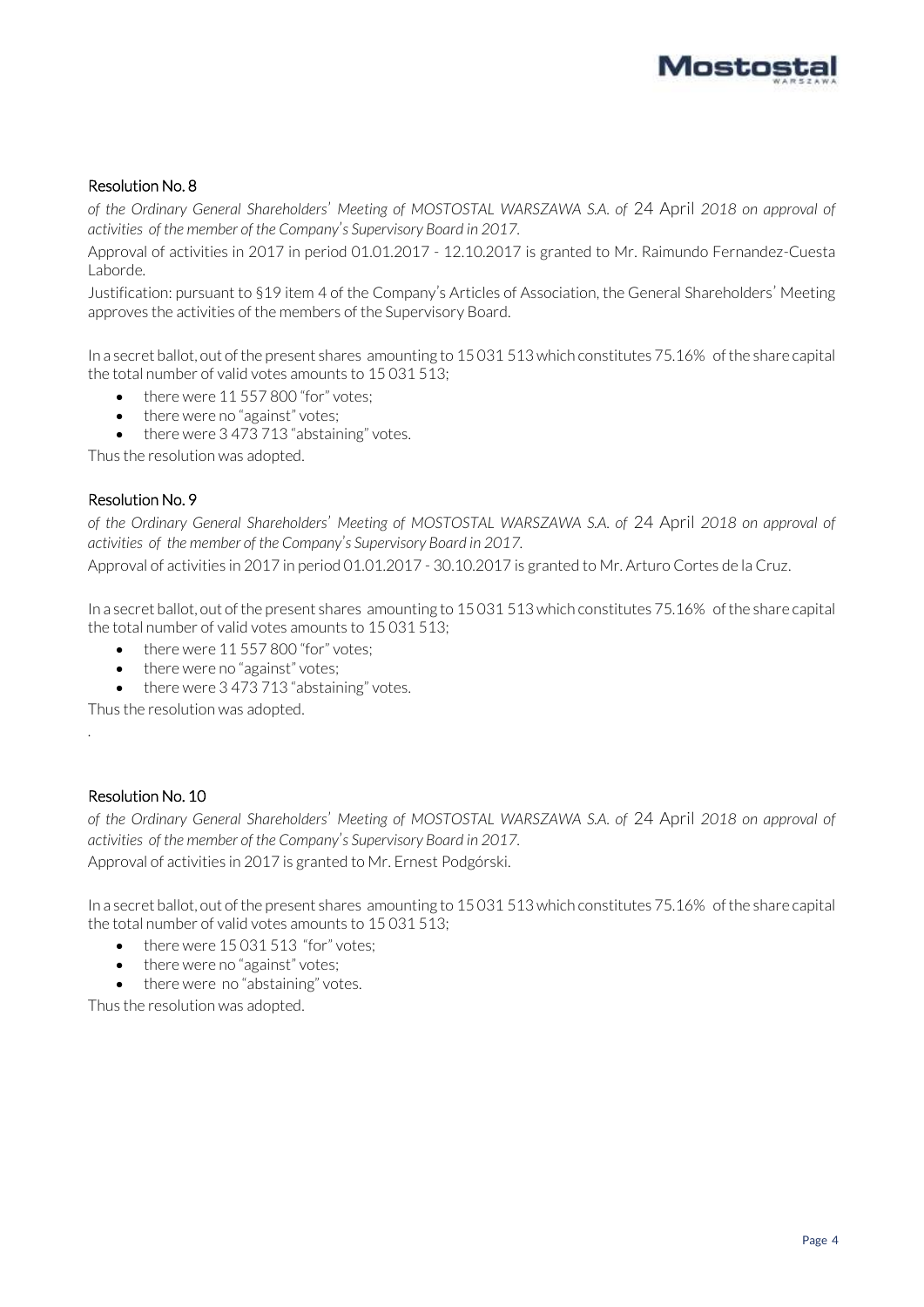

*of the Ordinary General Shareholders*' *Meeting of MOSTOSTAL WARSZAWA S.A. of* 24 April *2018 on acknowledgement of the fulfilment of duties for the member of the Company*'*s Supervisory Board in 2017.*

Approval of activities in period 12.10.2017 - 31.12.2017 is granted to Mr. Javier Lapastora Turpín.

In a secret ballot, out of the present shares amounting to 15 031 513 which constitutes 75.16% of the share capital the total number of valid votes amounts to 15 031 513;

- there were 11 557 800 "for" votes;
- there were no "against" votes;
- there were 3 473 713 "abstaining" votes.

Thus the resolution was adopted.

#### Resolution No. 12

*of the Ordinary General Shareholders*' *Meeting of MOSTOSTAL WARSZAWA S.A. of* 24 April *2018 on approval of activities of duties by the members of the Company*'*s Management Board in 2017.*

Approval of activities in 2017 is granted to Mr. Andrzej Goławski.

Justification: pursuant to §19 item 4 of the Company's Articles of Association, the General Shareholders' Meeting approves the activities of the members of the Management Board.

In a secret ballot, out of the present shares amounting to 15 031 513 which constitutes 75.16% of the share capital the total number of valid votes amounts to 15 031 513;

- there were 11 557 800 "for" votes;
- there were no "against" votes;
- there were 3 473 713 "abstaining" votes.

Thus the resolution was adopted.

#### Resolution No. 13

*of the Ordinary General Shareholders*' *Meeting of MOSTOSTAL WARSZAWA S.A. of* 24 April *2018 on approval of activities of duties for the member of the Company*'*s Management Board in 2017.* Approval of activities in period from 01.01.2017 till 05.05.2017 is granted to Mr. Jose Angel Andres Lopez.

In a secret ballot, out of the present shares amounting to 15 031 513 which constitutes 75.16% of the share capital the total number of valid votes amounts to 15 031 513;

- there were 11 557 800 "for" votes;
- there were no "against" votes;
- there were 3 473 713 "abstaining" votes.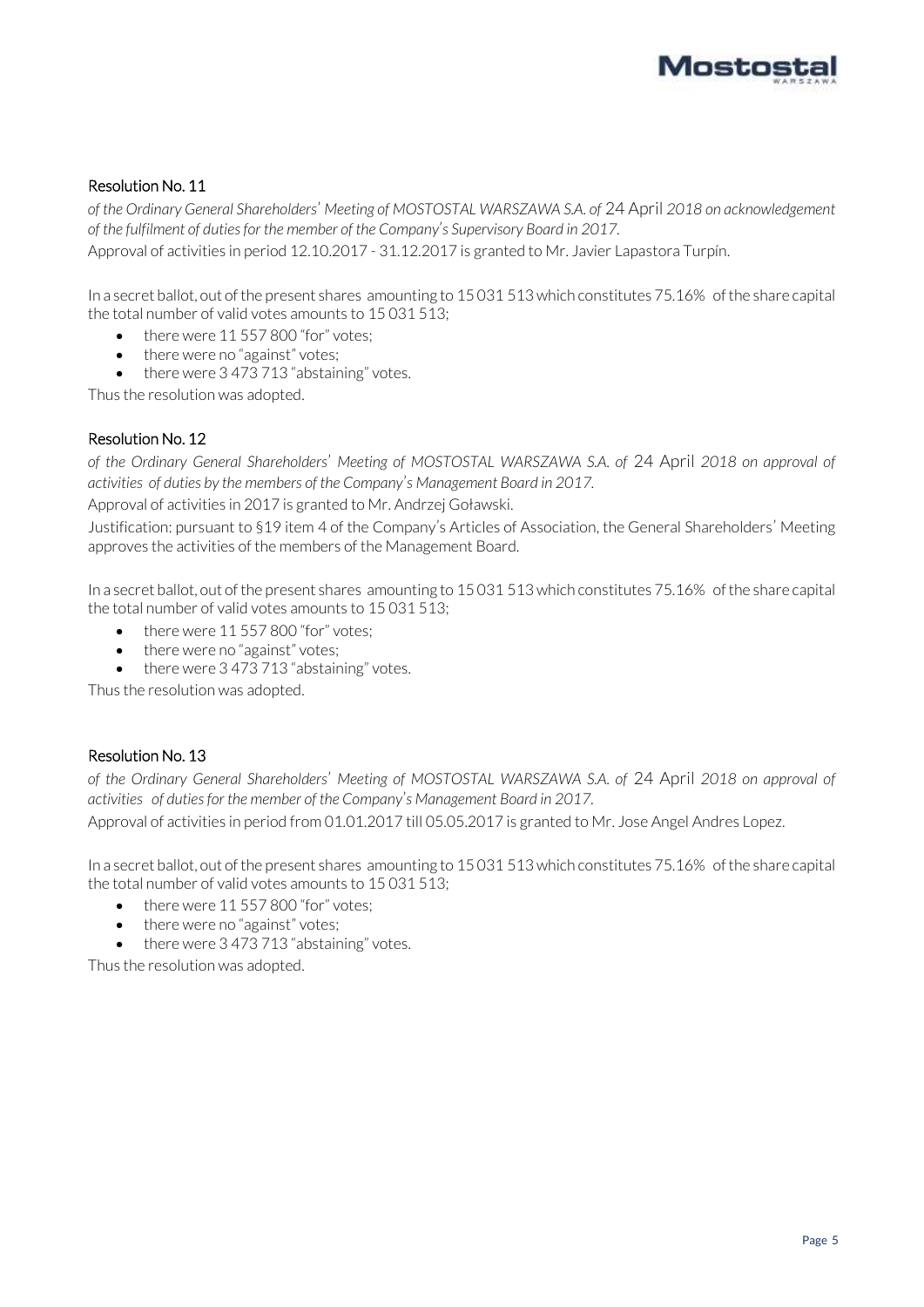

*of the Ordinary General Shareholders*' *Meeting of MOSTOSTAL WARSZAWA S.A. of* 24 April *2018 on approval of activities of duties for the member of the Company*'*s Management Board in 2017.* Approval of activities in 2017 is granted to Mr. Jacek Szymanek.

In a secret ballot, out of the present shares amounting to 15 031 513 which constitutes 75.16% of the share capital the total number of valid votes amounts to 15 031 513;

- there were 11 557 800 "for" votes;
- there were no "against" votes;
- there were 3 473 713 "abstaining" votes.

Thus the resolution was adopted.

#### Resolution No. 15

*of the Ordinary General Shareholders*' *Meeting of MOSTOSTAL WARSZAWA S.A. of* 24 April *2018 on approval of activities of duties for the member of the Company*'*s Management Board in 2017.* Approval of activities in 2017 is granted to Mr. Alvaro Javier de Rojas Rodriguez.

In a secret ballot, out of the present shares amounting to 15 031 513 which constitutes 75.16% of the share capital the total number of valid votes amounts to 15 031 513;

- there were 11 557 800 "for" votes;
- there were no "against" votes;
- there were 3 473 713 "abstaining" votes.

Thus the resolution was adopted.

#### Resolution No. 16

*of the Ordinary General Shareholders*' *Meeting of MOSTOSTAL WARSZAWA S.A. of* 24 April *2018 on approval of activities of duties by the members of the Company*'*s Management Board in 2017.* Approval of activities in period from 05.05.2017 till 31.12.2017 is granted to Mr. Jorge Calabuig Ferre.

In a secret ballot, out of the present shares amounting to 15 031 513 which constitutes 75.16% of the share capital

the total number of valid votes amounts to 15 031 513;

- there were 11 557 800 "for" votes;
- there were no "against" votes;
- there were 3 473 713 "abstaining" votes.